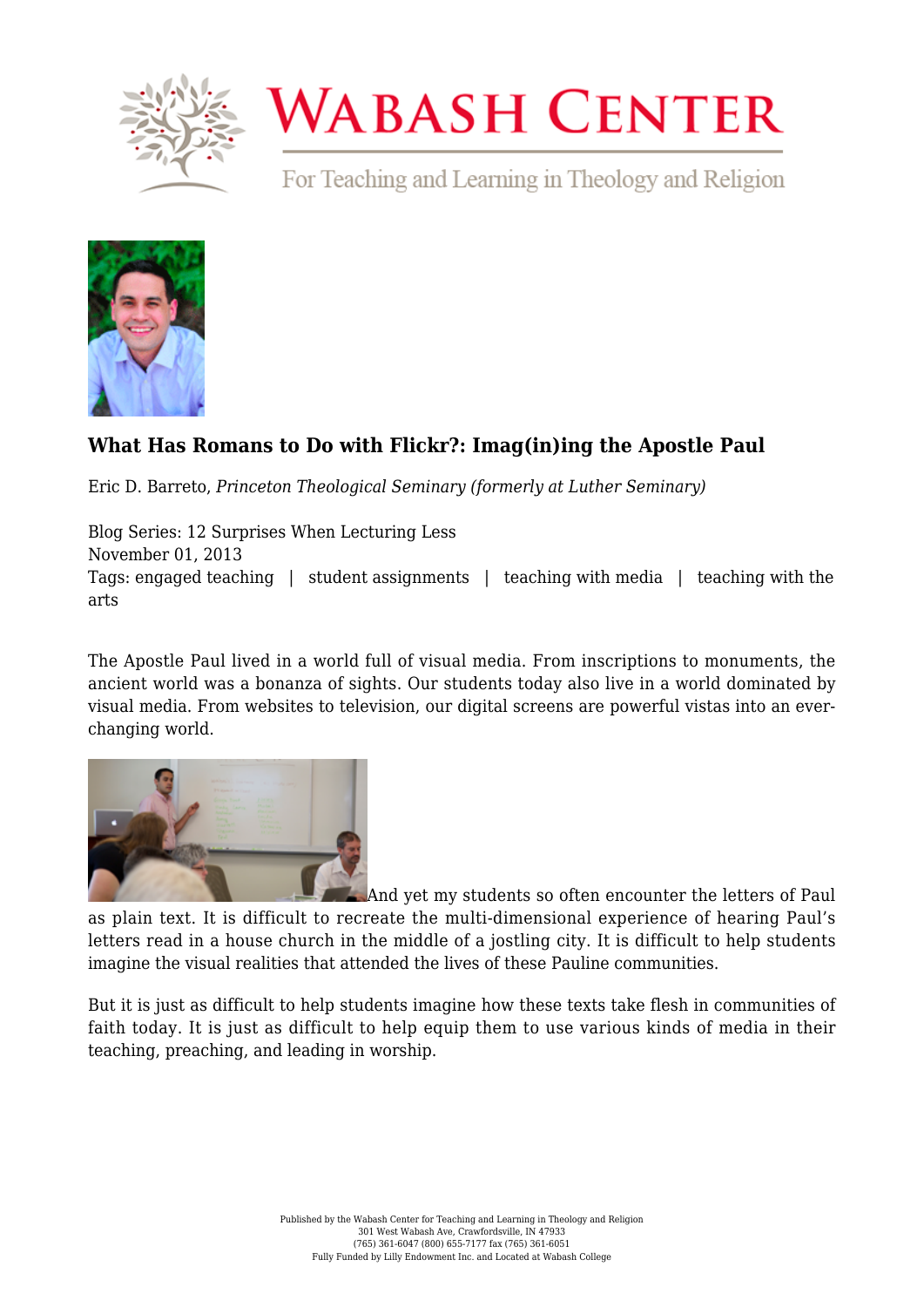

So, instead of lecturing on the too frequently neglected closing chapters of Romans, I assign groups of students a particular section of these texts. Their assignment is to search on Flickr for three pictures that illustrate, capture, and/or illuminate their assigned verses. The pictures have to be available under a [Creative Commons](http://creativecommons.org/) [License,](http://creativecommons.org/) ([Download Creative Commons on Flickr](https://www.wabashcenter.wabash.edu/wp-content/uploads/2017/06/creative-commons-on-flickr.pdf) instructions) which is an initiative meant to encourage artists to share their work with others. These are pictures whose creators want their work to be used under the rules of open-source access. A pdf with step-by-step instructions I hand out to my students is available here. The first time I tried this assignment I was struck by the creativity exhibited by my students. With a limited amount of time to discover their pictures, they created fascinating connections between the images they chose and Romans. For instance, one group drew visual parallels between Paul's exhortation of Christian communities in Romans 12 and comic book superheroes. At the same time, some groups made rather rigid connections between the text and their images. Books and clouds and



church building s dominated some presentations. In the

future, I will have to discern how to push students beyond easy or trite visual connections to the text at hand.

What are my hopes with this assignment? First, I want to invite my students to think about how they might teach and preach the biblical text using visual media, a vital ministerial skill in this era of digital interaction. Second, I hope to encourage students to be creative and thoughtful in their conceptualizing of Pauline theology. Last, I want students to engage with the Scriptures beyond the epistemological and methodological constraints of writing assignments.

So, does it work? I think so though the assignment needs some tweaks, of course. In the end, this was one small way to connect two worlds dominated by visual media.